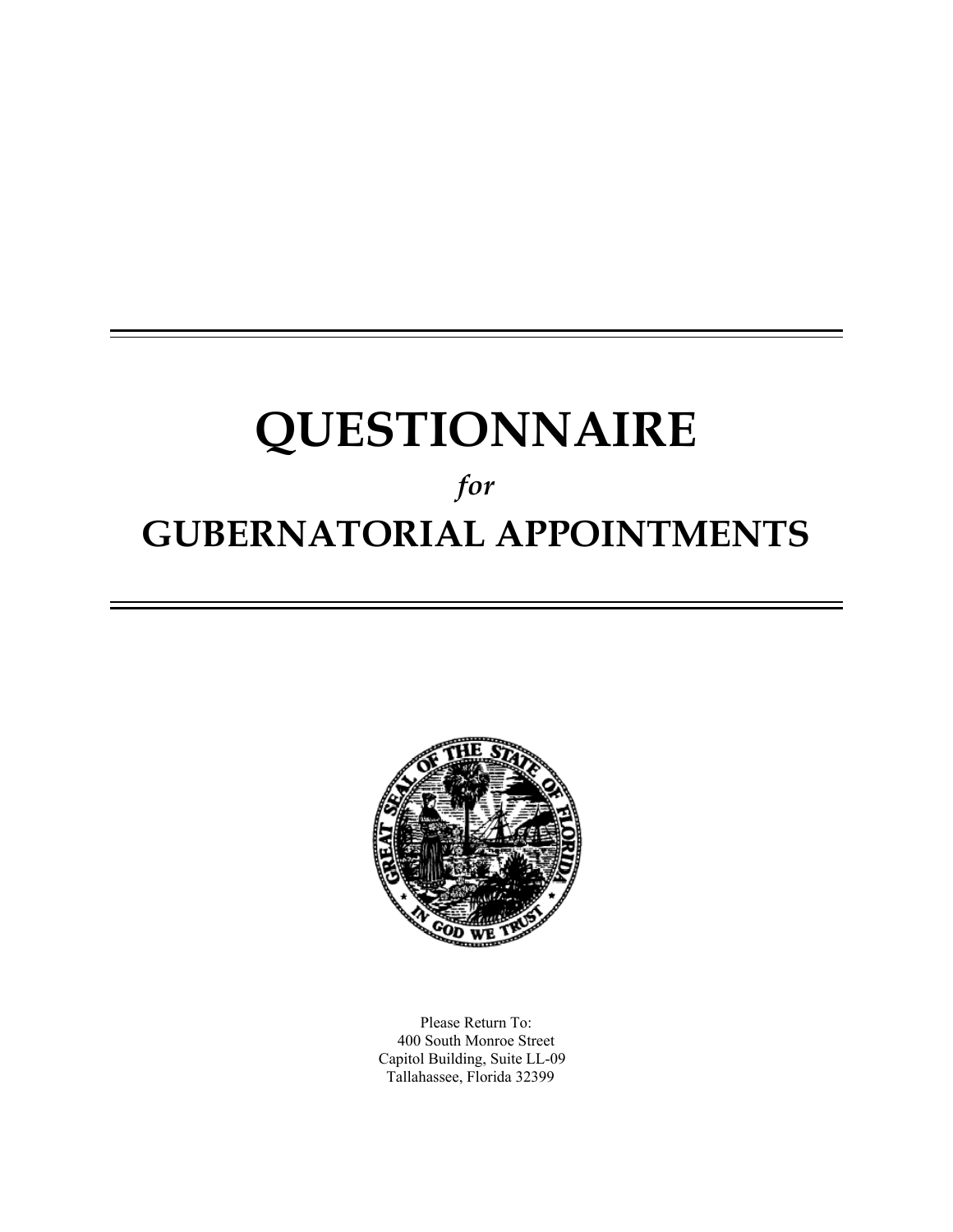### FOR THE GOVERNOR'S APPOINTMENTS OFFICE

The information from this page has been requested and will be used exclusively by the GOVERNOR'S OFFICE. **Please type or use black ink.** 

| 1.      |                                                                                                                                                                                                                                                                                                                                                                                                                                                                                                                                                         |  |  |  |  |  |
|---------|---------------------------------------------------------------------------------------------------------------------------------------------------------------------------------------------------------------------------------------------------------------------------------------------------------------------------------------------------------------------------------------------------------------------------------------------------------------------------------------------------------------------------------------------------------|--|--|--|--|--|
| 2.      | Seat of Interest:                                                                                                                                                                                                                                                                                                                                                                                                                                                                                                                                       |  |  |  |  |  |
| 3.      | Current Employer and Occupation:                                                                                                                                                                                                                                                                                                                                                                                                                                                                                                                        |  |  |  |  |  |
| 4.      | No(<br>Are you applying for reappointment:<br>Yes                                                                                                                                                                                                                                                                                                                                                                                                                                                                                                       |  |  |  |  |  |
| $5_{-}$ | *Do you have a disability? Yes<br>If "Yes", please describe your disability that would qualify<br>No(<br>you for this appointment, if applicable.                                                                                                                                                                                                                                                                                                                                                                                                       |  |  |  |  |  |
|         | Female <sup>(</sup><br>Male (<br>6. * Sex:<br>White<br>Native-American/Alaskan Native<br>7. *Race:<br>Hispanic-American<br>Asian/Pacific Islander<br>African-American                                                                                                                                                                                                                                                                                                                                                                                   |  |  |  |  |  |
|         | 8. Are you now, or in the past three years have you been, a member of any club or organization that, to your<br>knowledge, in practice or policy, restricts membership or restricted membership during the time that you<br>belonged on the basis of race, religion, national origin, or gender? If so, detail the name and nature of the<br>club(s) or organization(s), relevant policies and practices, and state whether you intend to continue as a member<br>if you appointed by the Governor. If yes, please describe. Yes $\bigcap$ No $\bigcap$ |  |  |  |  |  |
|         | Email address                                                                                                                                                                                                                                                                                                                                                                                                                                                                                                                                           |  |  |  |  |  |
|         | Cellular Telephone Number                                                                                                                                                                                                                                                                                                                                                                                                                                                                                                                               |  |  |  |  |  |
|         |                                                                                                                                                                                                                                                                                                                                                                                                                                                                                                                                                         |  |  |  |  |  |
|         | Applicant's Name, including name                                                                                                                                                                                                                                                                                                                                                                                                                                                                                                                        |  |  |  |  |  |

commonly used (Please print)

\* This information will be used to provide demographic statistics and is not requested for the purpose of discriminating on any basis.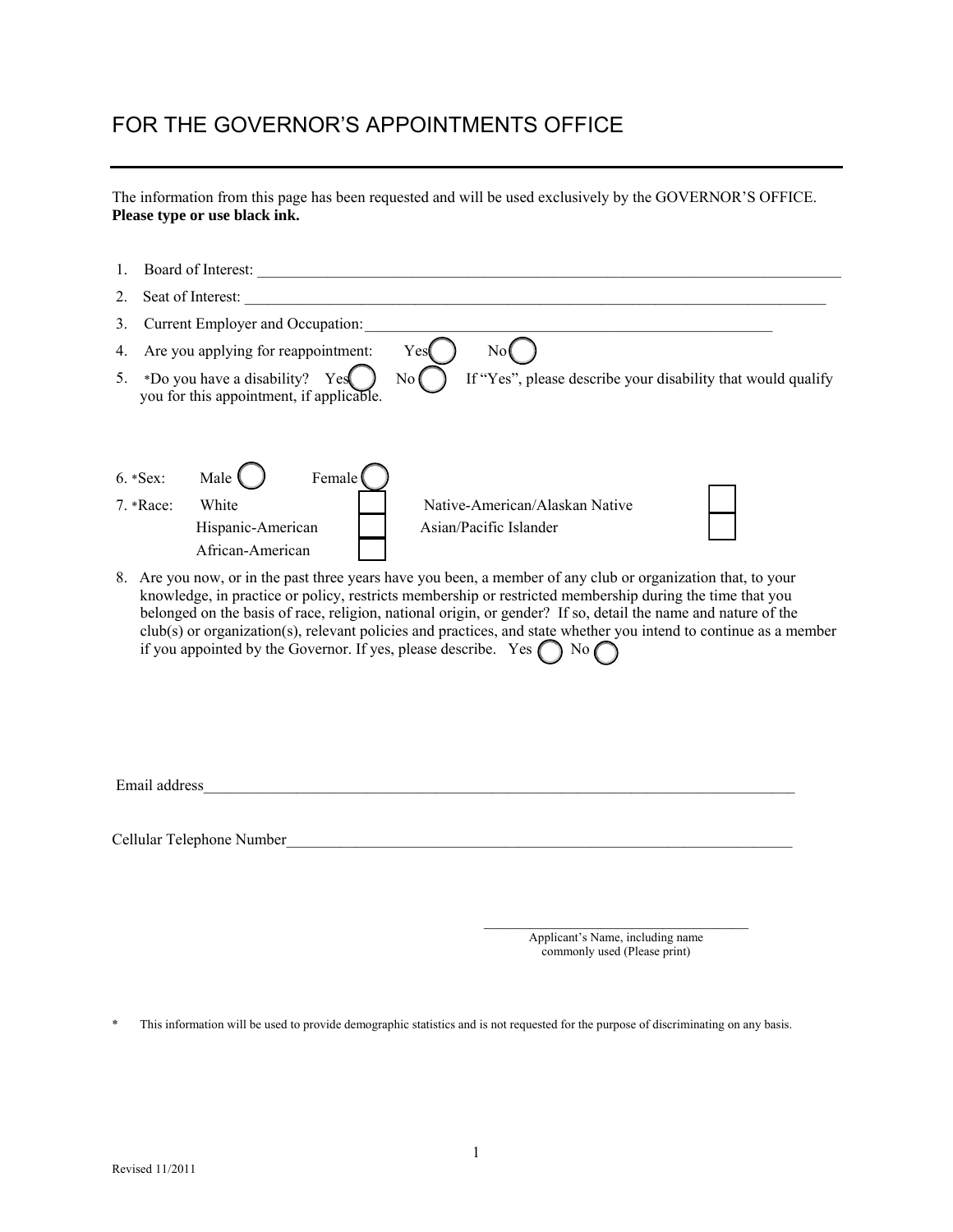## QUESTIONNAIRE FOR GUBERNATORIAL APPOINTMENTS

The information from this questionnaire will be used by the Governor's office and, where applicable, The Florida Senate in considering action on your confirmation. The questionnaire MUST BE COMPLETED IN FULL. Answer "none" or "not applicable" where appropriate. Please type or print in black ink.

|                                                                                                                             |                         |              |                | Date Completed          |
|-----------------------------------------------------------------------------------------------------------------------------|-------------------------|--------------|----------------|-------------------------|
| Name:<br>MR./MRS./MS./DR.                                                                                                   | LAST                    | <b>FIRST</b> | MIDDLE/MAIDEN  |                         |
| <b>Business Address:</b>                                                                                                    |                         |              |                |                         |
|                                                                                                                             | <b>STREET</b>           | OFFICE#      |                | <b>CITY</b>             |
| POST OFFICE BOX                                                                                                             | <b>STATE</b>            | ZIP CODE     |                | AREA CODE/PHONE NUMBER  |
| Residence Address:                                                                                                          |                         |              |                |                         |
|                                                                                                                             | <b>STREET</b>           | <b>CITY</b>  |                | COUNTY                  |
| POST OFFICE BOX                                                                                                             | <b>STATE</b>            | ZIP CODE     |                | AREA CODE/PHONE NUMBER  |
| Specify the preferred mailing address:                                                                                      | <b>Business</b>         | Residence    | Fax $\#$       |                         |
|                                                                                                                             |                         |              |                | (optional)              |
| A. List all your places of residence for the last ten (10) years.                                                           |                         |              |                |                         |
| <b>ADDRESS</b>                                                                                                              | <b>CITY &amp; STATE</b> |              | <b>FROM</b>    | $\underline{\text{TO}}$ |
|                                                                                                                             |                         |              |                |                         |
|                                                                                                                             |                         |              |                |                         |
| List all your former and current residences outside of Florida that you have maintained at any time during adulthood.<br>В. |                         |              |                |                         |
| <b>ADDRESS</b>                                                                                                              | <b>CITY &amp; STATE</b> |              | <b>FROM</b>    | $\underline{\text{TO}}$ |
|                                                                                                                             |                         |              |                |                         |
| Date of Birth:                                                                                                              |                         |              |                |                         |
|                                                                                                                             |                         |              |                |                         |
| Driver License Number:                                                                                                      |                         |              | Issuing State: |                         |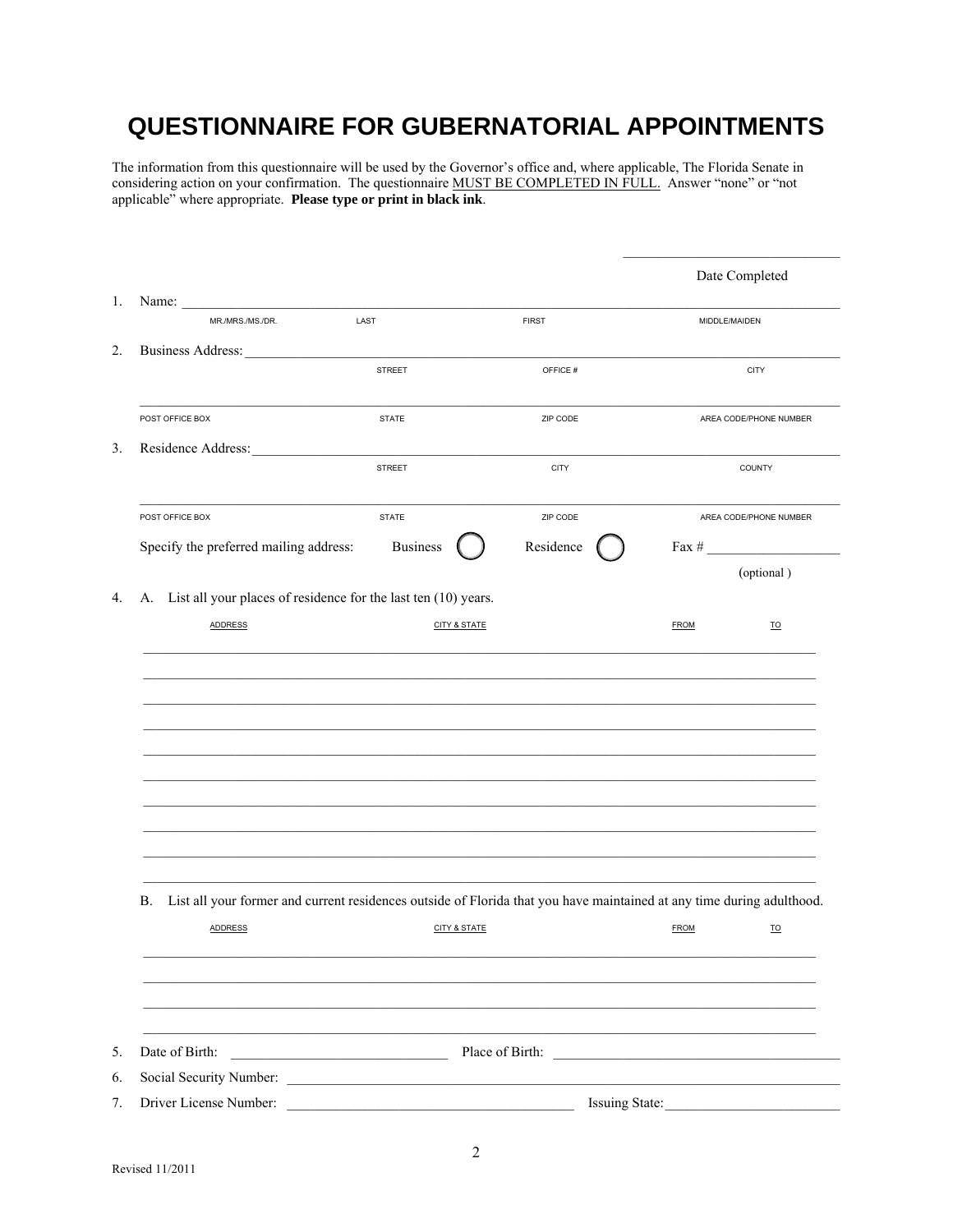| 8. | Have you ever used or been known by any other legal name? Yes (<br>If "Yes," list and explain.<br>No.                                                                                                                                                                                                               |
|----|---------------------------------------------------------------------------------------------------------------------------------------------------------------------------------------------------------------------------------------------------------------------------------------------------------------------|
| 9. | Yes(<br>$\overline{\text{No}}$<br>If "No" explain:<br>Are you a United States citizen?                                                                                                                                                                                                                              |
|    | If you are a naturalized citizen, date of naturalization:<br><u> 1989 - Andrea Stadt Britain, amerikan bestean ingila di sebagai personal di sebagai personal di sebagai per</u>                                                                                                                                    |
|    | Yes( )<br>$\overline{N_{0}}$<br>$\int$ If "Yes" list:<br>11. Are you a registered Florida voter?                                                                                                                                                                                                                    |
|    | 12. Education<br>Year Graduated: Vear Contract Contract Contract Contract Contract Contract Contract Contract Contract Contract Contract Contract Contract Contract Contract Contract Contract Contract Contract Contract Contract Contract Con<br>(NAME AND LOCATION)                                              |
|    | List all postsecondary educational institutions attended:<br>В.<br><b>NAME &amp; LOCATION</b><br>DATES ATTENDED<br>CERTIFICATES/DEGREES RECEIVED                                                                                                                                                                    |
|    | 13. Are you or have you ever been a member of the armed forces of the United States? Yes $\blacksquare$ No $\square$<br>If "Yes" list:                                                                                                                                                                              |
|    | А.<br>Branch or component: <u>contract and the contract of the set of the set of the set of the set of the set of the set of the set of the set of the set of the set of the set of the set of the set of the set of the set of the se</u><br>В.                                                                    |
|    | Date $&$ type of discharge:<br>C.                                                                                                                                                                                                                                                                                   |
|    | 14. Have you ever been arrested, charged, or indicted for violation of any federal, state, county, or municipal law, regulation, or<br>ordinance? (Exclude traffic violations for which a fine or civil penalty of \$150 or less was paid.) If "Yes" give details:<br>DATE<br>PLACE<br>NATURE<br><b>DISPOSITION</b> |
|    |                                                                                                                                                                                                                                                                                                                     |
|    |                                                                                                                                                                                                                                                                                                                     |
|    |                                                                                                                                                                                                                                                                                                                     |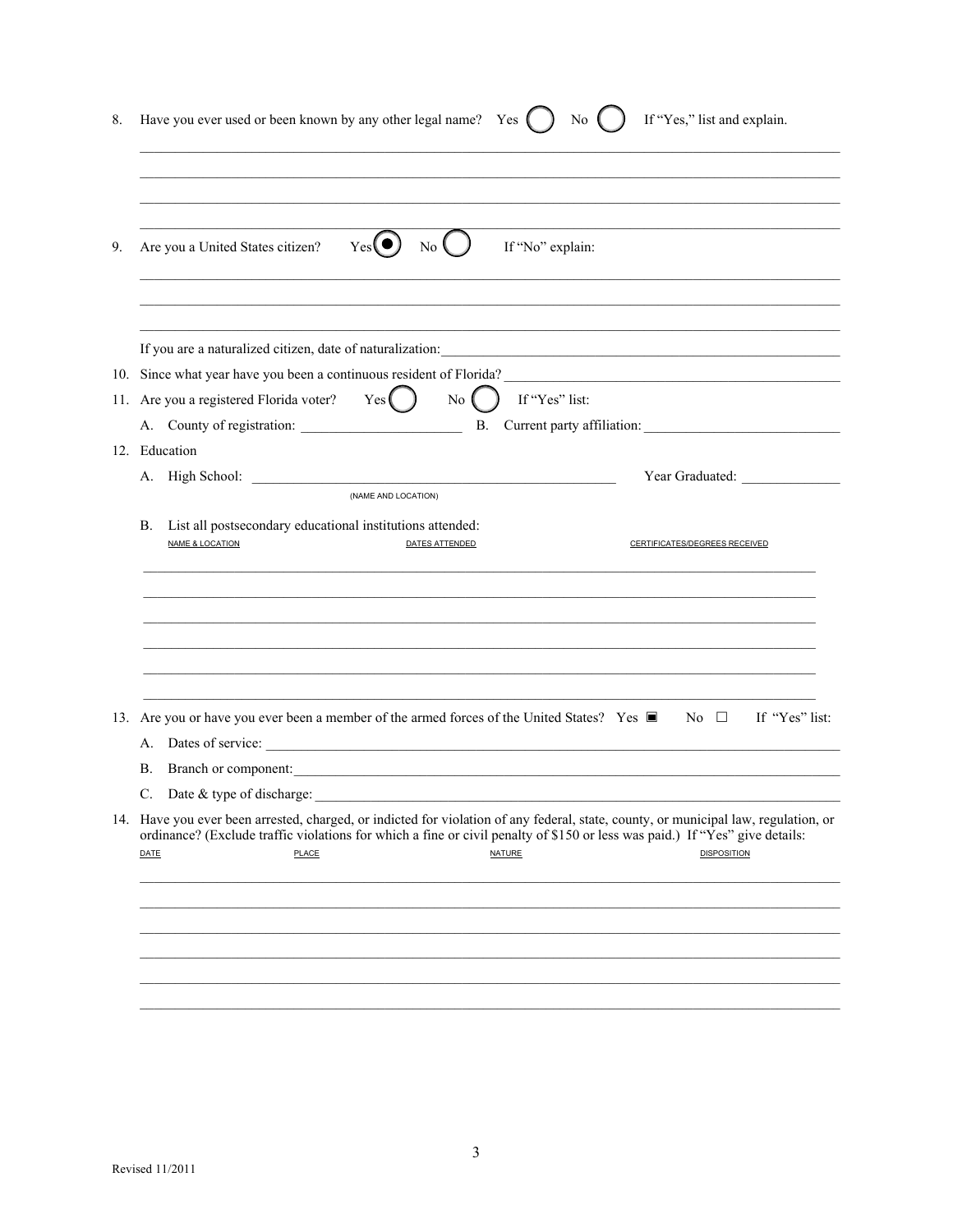15. Concerning your current employer and for all of your employment during the last ten years, list your employer's name, business address, type of business, occupation or job title, and period(s) of employment.

| <b>EMPLOYER'S NAME &amp; ADDRESS</b>    | <b>TYPE OF BUSINESS</b>                                                                                                                                                                                                                                | OCCUPATION/JOB TITLE | PERIOD OF EMPLOYMENT |  |  |  |  |
|-----------------------------------------|--------------------------------------------------------------------------------------------------------------------------------------------------------------------------------------------------------------------------------------------------------|----------------------|----------------------|--|--|--|--|
|                                         |                                                                                                                                                                                                                                                        |                      |                      |  |  |  |  |
|                                         |                                                                                                                                                                                                                                                        |                      |                      |  |  |  |  |
|                                         |                                                                                                                                                                                                                                                        |                      |                      |  |  |  |  |
|                                         |                                                                                                                                                                                                                                                        |                      |                      |  |  |  |  |
|                                         |                                                                                                                                                                                                                                                        |                      |                      |  |  |  |  |
|                                         |                                                                                                                                                                                                                                                        |                      |                      |  |  |  |  |
|                                         | 16. Have you ever been employed by any state, district, or local governmental agency in Florida?<br>Yes $\Box$<br>$\overline{N_0}$ $\Box$<br>If "Yes", identify the position(s), the name(s) of the employing agency, and the period(s) of employment: |                      |                      |  |  |  |  |
| <b>POSITION</b>                         | EMPLOYING AGENCY                                                                                                                                                                                                                                       |                      | PERIOD OF EMPLOYMENT |  |  |  |  |
|                                         |                                                                                                                                                                                                                                                        |                      |                      |  |  |  |  |
|                                         |                                                                                                                                                                                                                                                        |                      |                      |  |  |  |  |
|                                         | 17. A. State your experiences and interests or elements of your personal history that qualify you for this appointment.                                                                                                                                |                      |                      |  |  |  |  |
|                                         |                                                                                                                                                                                                                                                        |                      |                      |  |  |  |  |
|                                         |                                                                                                                                                                                                                                                        |                      |                      |  |  |  |  |
|                                         |                                                                                                                                                                                                                                                        |                      |                      |  |  |  |  |
| <b>B.</b><br>appointment? Yes $\bigcap$ | Have you received any degree(s), professional certification(s), or designations(s) related to the subject matter of this<br>If "Yes", list:<br>No                                                                                                      |                      |                      |  |  |  |  |
|                                         |                                                                                                                                                                                                                                                        |                      |                      |  |  |  |  |
| C.<br>"Yes", list:<br>If                | Have you received any awards or recognitions relating to the subject matter of this appointment? Yes $\Box$ No $\Box$                                                                                                                                  |                      |                      |  |  |  |  |
|                                         |                                                                                                                                                                                                                                                        |                      |                      |  |  |  |  |
|                                         |                                                                                                                                                                                                                                                        |                      |                      |  |  |  |  |
|                                         |                                                                                                                                                                                                                                                        |                      |                      |  |  |  |  |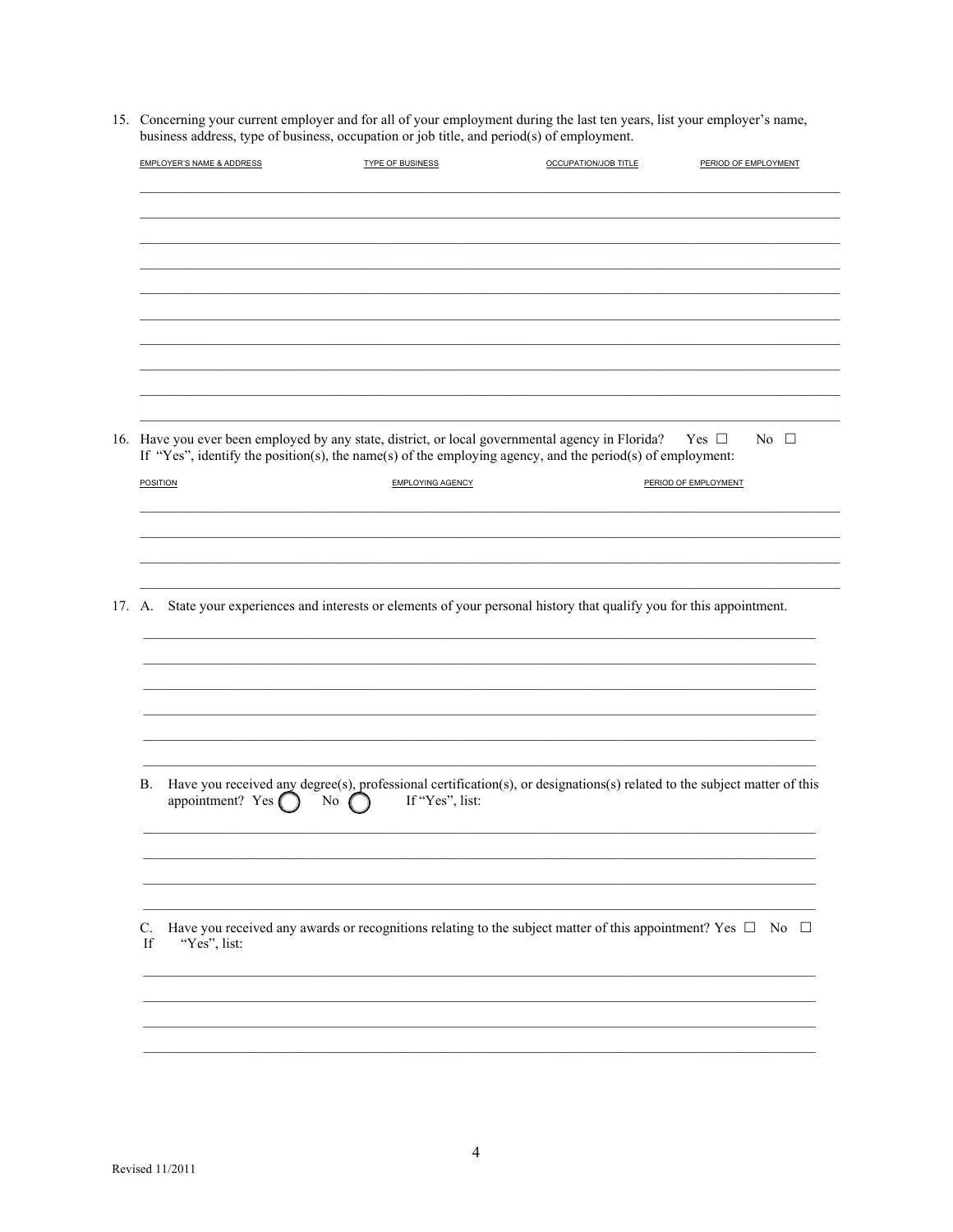|        | Yes $\square$<br>No $\square$<br>If "Yes", list:                           | 18. Do you currently hold an office or position (appointive, civil service, or other) with the federal or any foreign government?                                                                                                                                                              |
|--------|----------------------------------------------------------------------------|------------------------------------------------------------------------------------------------------------------------------------------------------------------------------------------------------------------------------------------------------------------------------------------------|
|        |                                                                            |                                                                                                                                                                                                                                                                                                |
| 19. A. | federal):<br><b>OFFICE TITLE</b><br>DATE OF ELECTION OR APPOINTMENT        | Have you ever been elected or appointed to any public office in this state? Yes $\Box$ No $\Box$ If "Yes", state the<br>office title, date of election or appointment, term of office, and level of government (city, county, district, state,<br>TERM OF OFFICE<br><b>LEVEL OF GOVERNMENT</b> |
|        |                                                                            |                                                                                                                                                                                                                                                                                                |
| В.     | If your service was on an appointed board(s), committee(s), or council(s): |                                                                                                                                                                                                                                                                                                |
| (1)    | How frequently were meetings scheduled:                                    |                                                                                                                                                                                                                                                                                                |
|        | missed, and the reasons(s) for your absence(s).                            | (2) If you missed any of the regularly scheduled meetings, state the number of meetings you attended, the number you                                                                                                                                                                           |
|        | MEETINGS ATTENDED<br>MEETINGS MISSED                                       | REASON FOR ABSENCE                                                                                                                                                                                                                                                                             |
|        | III, Chapter 112, F.S.? Yes<br>No<br>NATURE OF VIOLATION                   | 20. Has probable cause ever been found that you were in violation of the Code of Ethics for Public Officers and Employees, Part<br>If "Yes", give details:<br><b>DISPOSITION</b>                                                                                                               |
| DATE   |                                                                            |                                                                                                                                                                                                                                                                                                |
| А.     | Title of office:                                                           | 21. Have you ever been suspended from any office by the Governor of the State of Florida? Yes $\Box$ No $\Box$ If "Yes", list:<br>C. Reason for suspension:                                                                                                                                    |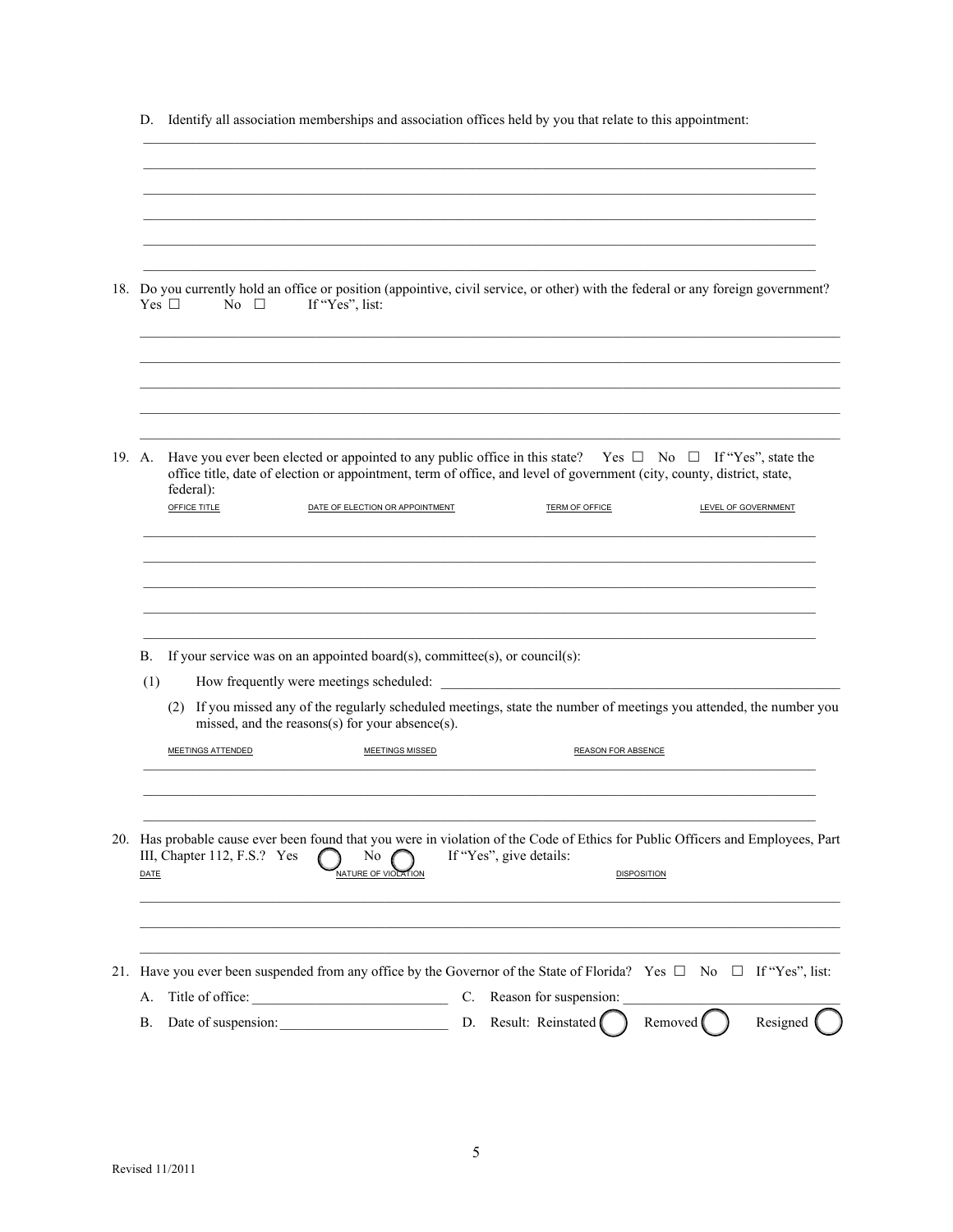| 22. Have you previously been appointed to any office that required confirmation by the Florida Senate?<br>Yes 1<br>No<br>If "Yes", list: |                         |                                                                                    |     |                                                                                                                                                                                                                                               |                                                                                                                                                                                                                                                       |                                                                                                                                                                                                                                                                                                                                                                                                                                                                                                                                                                                                                                                                                                                                                                                                                                                                                                                                                                                                                                                                                                                                                                                                                                          |
|------------------------------------------------------------------------------------------------------------------------------------------|-------------------------|------------------------------------------------------------------------------------|-----|-----------------------------------------------------------------------------------------------------------------------------------------------------------------------------------------------------------------------------------------------|-------------------------------------------------------------------------------------------------------------------------------------------------------------------------------------------------------------------------------------------------------|------------------------------------------------------------------------------------------------------------------------------------------------------------------------------------------------------------------------------------------------------------------------------------------------------------------------------------------------------------------------------------------------------------------------------------------------------------------------------------------------------------------------------------------------------------------------------------------------------------------------------------------------------------------------------------------------------------------------------------------------------------------------------------------------------------------------------------------------------------------------------------------------------------------------------------------------------------------------------------------------------------------------------------------------------------------------------------------------------------------------------------------------------------------------------------------------------------------------------------------|
| A.                                                                                                                                       |                         |                                                                                    |     |                                                                                                                                                                                                                                               |                                                                                                                                                                                                                                                       |                                                                                                                                                                                                                                                                                                                                                                                                                                                                                                                                                                                                                                                                                                                                                                                                                                                                                                                                                                                                                                                                                                                                                                                                                                          |
| В.                                                                                                                                       |                         |                                                                                    |     |                                                                                                                                                                                                                                               |                                                                                                                                                                                                                                                       |                                                                                                                                                                                                                                                                                                                                                                                                                                                                                                                                                                                                                                                                                                                                                                                                                                                                                                                                                                                                                                                                                                                                                                                                                                          |
|                                                                                                                                          |                         |                                                                                    |     |                                                                                                                                                                                                                                               |                                                                                                                                                                                                                                                       |                                                                                                                                                                                                                                                                                                                                                                                                                                                                                                                                                                                                                                                                                                                                                                                                                                                                                                                                                                                                                                                                                                                                                                                                                                          |
|                                                                                                                                          |                         |                                                                                    |     |                                                                                                                                                                                                                                               | No.                                                                                                                                                                                                                                                   | If "Yes", explain:                                                                                                                                                                                                                                                                                                                                                                                                                                                                                                                                                                                                                                                                                                                                                                                                                                                                                                                                                                                                                                                                                                                                                                                                                       |
|                                                                                                                                          |                         | ORIGINAL<br><b>ISSUE DATE</b>                                                      |     |                                                                                                                                                                                                                                               |                                                                                                                                                                                                                                                       | <b>DISCIPLINARY ACTION/DATE</b>                                                                                                                                                                                                                                                                                                                                                                                                                                                                                                                                                                                                                                                                                                                                                                                                                                                                                                                                                                                                                                                                                                                                                                                                          |
|                                                                                                                                          | NAME OF BUSINESS        |                                                                                    |     | Yes $\ell$                                                                                                                                                                                                                                    |                                                                                                                                                                                                                                                       | No $\bigcap$ If "Yes", explain:                                                                                                                                                                                                                                                                                                                                                                                                                                                                                                                                                                                                                                                                                                                                                                                                                                                                                                                                                                                                                                                                                                                                                                                                          |
| В.                                                                                                                                       | <b>NAME OF BUSINESS</b> | <b>FAMILY MEMBER'S</b><br><b>RELATIONSHIP TO YOU</b>                               | Yes |                                                                                                                                                                                                                                               |                                                                                                                                                                                                                                                       | <b>BUSINESS' RELATIONSHIP</b><br><b>TO AGENCY</b>                                                                                                                                                                                                                                                                                                                                                                                                                                                                                                                                                                                                                                                                                                                                                                                                                                                                                                                                                                                                                                                                                                                                                                                        |
| А.<br>В.                                                                                                                                 | Yes¶<br>∖ No            |                                                                                    |     |                                                                                                                                                                                                                                               | No                                                                                                                                                                                                                                                    |                                                                                                                                                                                                                                                                                                                                                                                                                                                                                                                                                                                                                                                                                                                                                                                                                                                                                                                                                                                                                                                                                                                                                                                                                                          |
|                                                                                                                                          | 25. A.                  | action taken:<br><b>LICENSE/CERTIFICATE</b><br><b>TITLE &amp; NUMBER</b><br>years? |     | 23. Have you ever been refused a fidelity, surety, performance, or other bond?<br>agency to which you have been appointed or are seeking appointment?<br>YOUR RELATIONSHIP TO BUSINESS<br>you have been appointed or are seeking appointment? | Yes<br><b>ISSUING AUTHORITY</b><br>No.<br>FAMILY MEMBER'S<br><b>RELATIONSHIP TO BUSINESS</b><br>Did you receive any compensation other than reimbursement for expenses?<br>Name of agency or entity you lobbied and the principal(s) you represented: | Term of Appointment:<br>24. Have you held or do you hold an occupational or professional license or certificate in the State of Florida? Yes<br>If "Yes", provide the title and number, original issue date, and issuing authority. If any disciplinary action (fine, probation,<br>suspension, revocation, disbarment) has ever been taken against you by the issuing authority, state the type and date of the<br>Have you, or businesses of which you have been an owner, officer, or employee, held any contractual or other direct<br>dealings during the last four (4) years with any state or local governmental agency in Florida, including the office or<br>BUSINESS' RELATIONSHIP TO AGENCY<br>Have members of your immediate family (spouse, child, parents(s), siblings(s)), or businesses of which members of<br>your immediate family have been owners, officers, or employees, held any contractual or other direct dealings during<br>the last four (4) years with any state or local governmental agency in Florida including the office or agency to which<br>If "Yes", explain:<br>26. Have you ever been a registered lobby ist or have you lobbied at any level of government at any time during the past five (5) |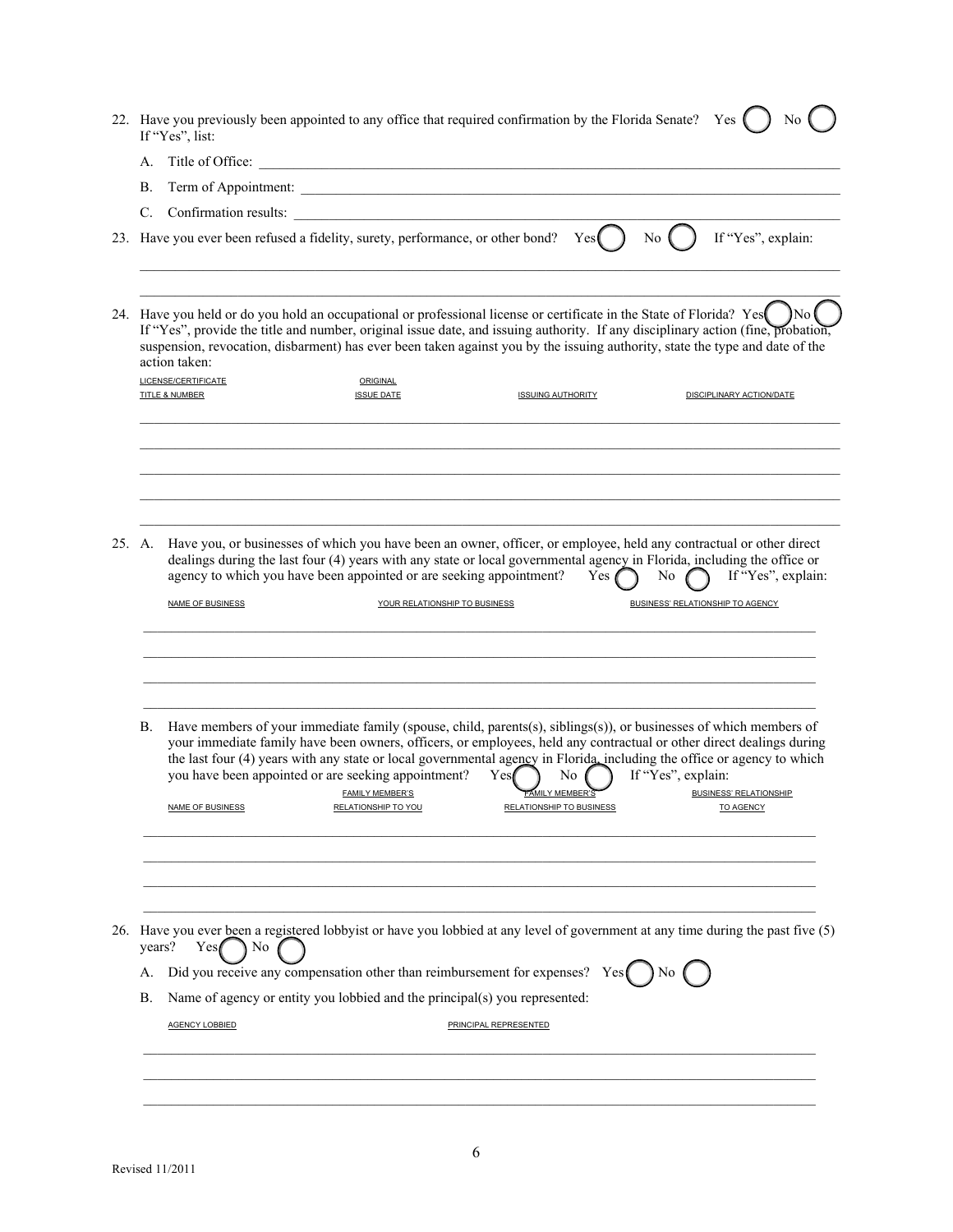27. List three persons who have known you well within the past five (5) years. Include a current, complete address and telephone number. Exclude your relatives and members of the Florida Senate.

| NAME                                                                                                                                                                                                                                                               | <b>MAILING ADDRESS</b> | ZIP CODE              | AREA CODE/PHONE NUMBER                                                                                                           |  |  |  |
|--------------------------------------------------------------------------------------------------------------------------------------------------------------------------------------------------------------------------------------------------------------------|------------------------|-----------------------|----------------------------------------------------------------------------------------------------------------------------------|--|--|--|
|                                                                                                                                                                                                                                                                    |                        |                       |                                                                                                                                  |  |  |  |
|                                                                                                                                                                                                                                                                    |                        |                       |                                                                                                                                  |  |  |  |
|                                                                                                                                                                                                                                                                    |                        |                       |                                                                                                                                  |  |  |  |
| 28. Name any business, professional, occupational, civic, or fraternal organizations(s) of which you are now a member, or of<br>which you have been a member during the past five $(5)$ years, the organization address(es), and date(s) of your<br>membership(s). |                        |                       |                                                                                                                                  |  |  |  |
| <b>NAME</b>                                                                                                                                                                                                                                                        | MAILING ADDRESS        | OFFICE(S) HELD & TERM | DATE(S) OF MEMBERSHIP                                                                                                            |  |  |  |
|                                                                                                                                                                                                                                                                    |                        |                       |                                                                                                                                  |  |  |  |
|                                                                                                                                                                                                                                                                    |                        |                       |                                                                                                                                  |  |  |  |
|                                                                                                                                                                                                                                                                    |                        |                       |                                                                                                                                  |  |  |  |
|                                                                                                                                                                                                                                                                    |                        |                       |                                                                                                                                  |  |  |  |
| been or will be appointed? Yes $\Box$ No $\Box$ If "Yes", explain:                                                                                                                                                                                                 |                        |                       | 29. Do you know of any reason why you will not be able to attend fully to the duties of the office or position to which you have |  |  |  |
|                                                                                                                                                                                                                                                                    |                        |                       |                                                                                                                                  |  |  |  |
|                                                                                                                                                                                                                                                                    |                        |                       |                                                                                                                                  |  |  |  |
|                                                                                                                                                                                                                                                                    |                        |                       |                                                                                                                                  |  |  |  |
| 30. If required by law or administrative rule, will you file financial disclosure statements? Yes                                                                                                                                                                  |                        |                       | No                                                                                                                               |  |  |  |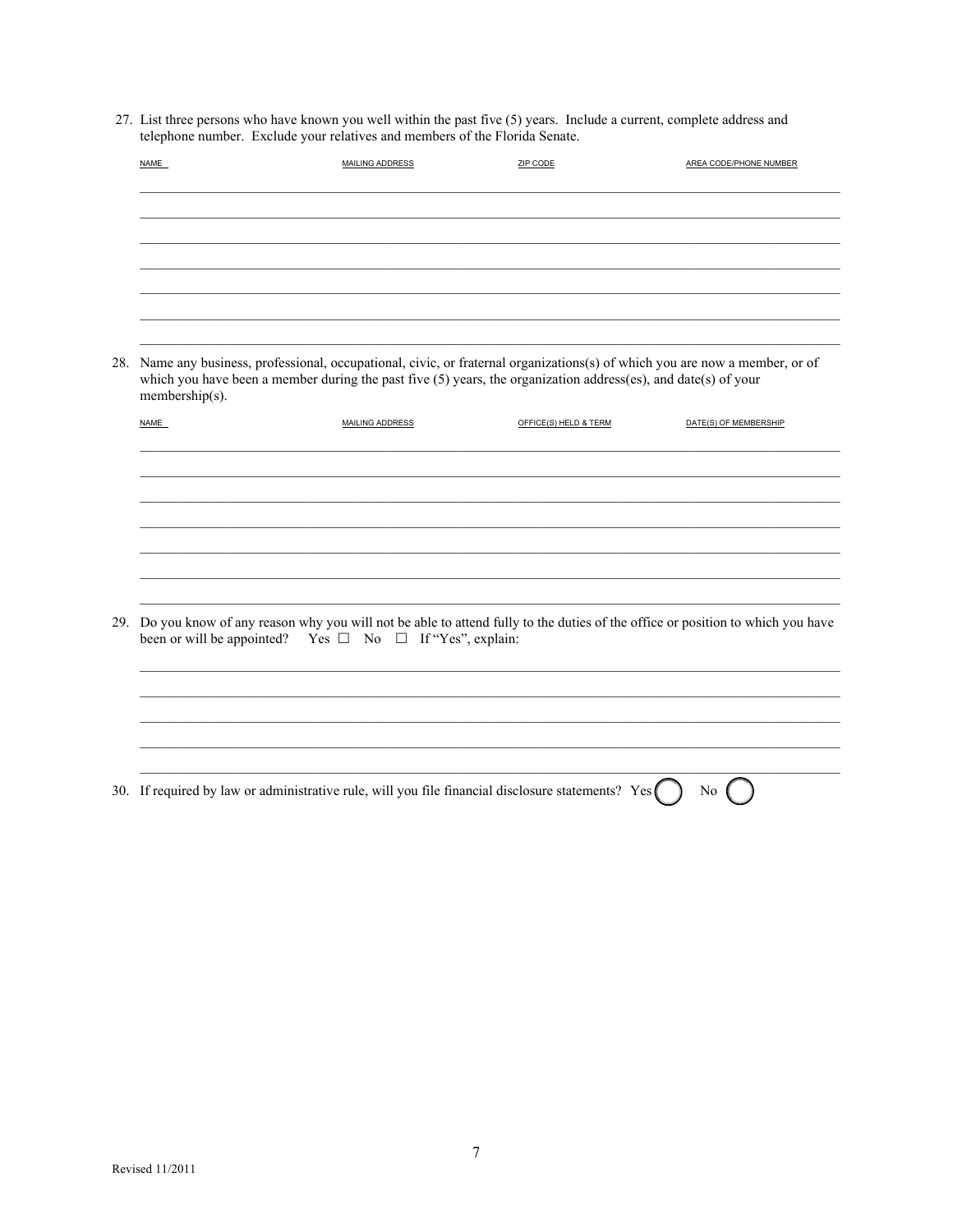#### **CERTIFICATION**

#### **STATE OF FLORIDA, COUNTY OF**

Before me, the undersigned Notary Public of Florida, personally appeared

\_\_\_\_\_\_\_\_\_\_\_\_\_\_\_\_\_\_\_\_\_\_\_\_\_\_\_\_\_\_\_\_\_\_\_\_\_, who, after being duty sworn, say: (1) that he/she has carefully and personally prepared or read the answers to the foregoing questions; (2) that the information contained in said answers is complete and true; and (3) that he/she will, as an appointee, fully support the Constitutions of the United States and of the State of Florida.

Signature of Applicant-Affiant

Sworn to and subscribed before me this\_\_\_\_\_\_\_\_\_\_\_\_ day of \_\_\_\_\_\_\_\_\_\_\_\_\_\_, 20\_\_\_. \_\_\_\_\_\_\_\_\_\_\_\_\_\_\_\_\_\_\_\_\_\_\_\_\_\_\_\_\_\_\_\_\_\_\_\_\_\_\_\_\_\_\_

Signature of Notary Public-State of Florida

\_\_\_\_\_\_\_\_\_\_\_\_\_\_\_\_\_\_\_\_\_\_\_\_\_\_\_\_\_\_\_\_\_\_\_\_\_\_\_\_\_\_\_

(Print, Type, or Stamp Commissioned Name of Notary Public)

\_\_\_\_\_\_\_\_\_\_\_\_\_\_\_\_\_\_\_\_\_\_\_\_\_\_\_\_\_\_\_\_\_\_\_\_\_\_\_\_\_\_\_

My commission expires: \_\_\_\_\_\_\_\_\_\_\_\_\_\_\_\_\_\_\_\_\_\_\_\_

Personally Known  $\square$  **OR** Produced Identification  $\square$ 

Type of Identification Produced \_

(seal)